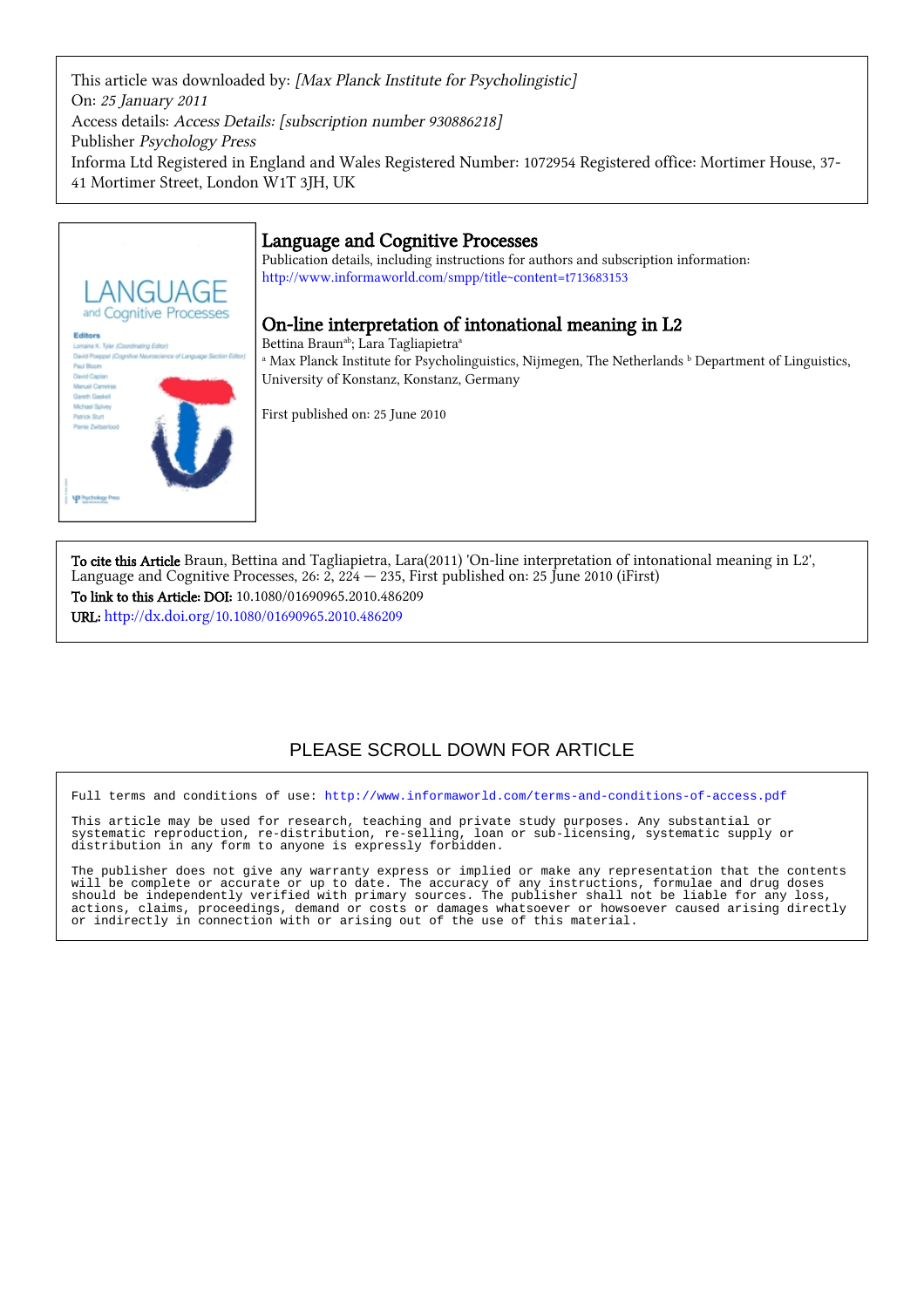# On-line interpretation of intonational meaning in L2

# Bettina Braun<sup>1,2</sup> and Lara Tagliapietra<sup>1</sup>

<sup>1</sup>Max Planck Institute for Psycholinguistics, Nijmegen, The Netherlands 2 Department of Linguistics, University of Konstanz, Konstanz, Germany

Despite their relatedness, Dutch and German differ in the interpretation of a particular intonation contour, the hat pattern. In the literature, this contour has been described as neutral for Dutch, and as contrastive for German. A recent study supports the idea that Dutch listeners interpret this contour neutrally, compared to the contrastive interpretation of a lexically identical utterance realised with a double peak pattern. In particular, this study showed shorter lexical decision latencies to visual targets (e.g., PELIKAAN, ''pelican'') following a contrastively related prime (e.g., flamingo, "*flamingo*") only when the primes were embedded in sentences with a contrastive double peak contour, not in sentences with a neutral hat pattern. The present study replicates Experiment 1a of Braun and Tagliapietra (2009) with German learners of Dutch. Highly proficient learners of Dutch differed from Dutch natives in that they showed reliable priming effects for both intonation contours. Thus, the interpretation of intonational meaning in L2 appears to be fast, automatic, and driven by the associations learned in the native language.

Keywords: L2; Intonational meaning; Cross-modal associative priming; Contrast; Hat pattern.

# INTRODUCTION

Variation in speech melody (intonation) signals a number of linguistic, extralinguistic, and paralinguistic functions. For instance, high ending utterances often signal continuations or questions, while low ending utterances signal finality or assertions (Bolinger, 1978; Gussenhoven, 2004; Pierrehumbert & Hirschberg, 1990). Although these associations have been observed for many languages, the encoding of intonational meaning is

Correspondence should be addressed to Bettina Braun, Department of Linguistics, University of Konstanz, Fach 186, D-78457 Konstanz, Germany. E-mail: bettina.braun@unikonstanz.de

 $\degree$  2010 Psychology Press, an imprint of the Taylor & Francis Group, an Informa business http://www.psypress.com/lcp DOI: 10.1080/01690965.2010.486209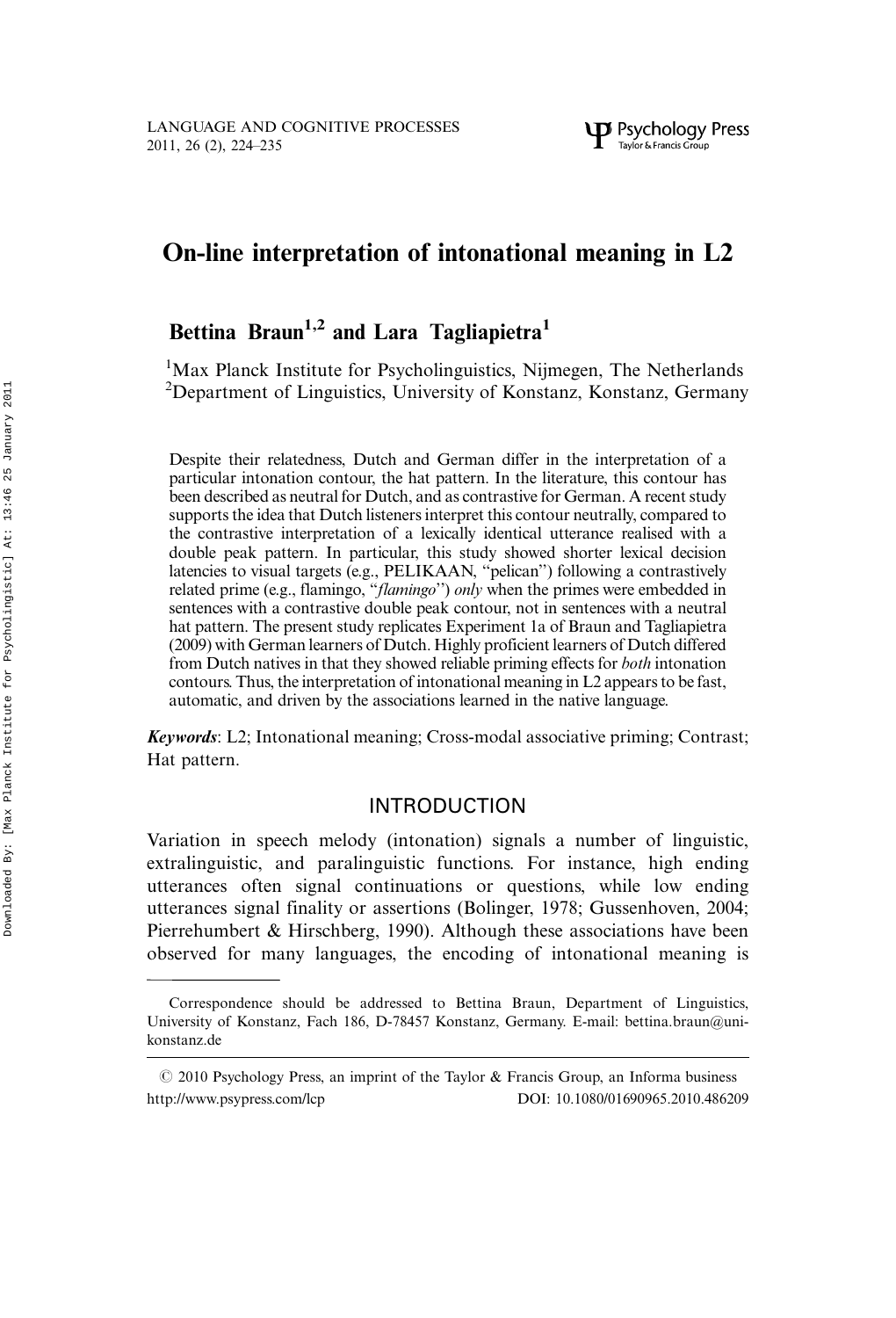language-specific. For instance, several English dialects have high ending statements (Grabe, 2004; van Leyden & van Heuven, 2006), while Hungarian and Southern Italian yes/no questions end low (Grice, D'Imperio, Savino, & Avesani, 2005; Grice, Ladd, & Arvaniti, 2000).

The prosodic and melodic organisation of language is among the first aspects of speech that infants attend to or produce themselves (Lieberman, 1986) and that adults hardly ever acquire in a native-like way (e.g., Banjo, 1979; Cruz-Ferreira, 1989; Grosser, 1989; James, 1976; Wennerstrom, 1994; Willems, 1982; articles in Trouvain & Gut, 2007). This deficiency often results in a foreign accent (Jilka, 2000; van Els & de Bot, 1987), a decreased intelligibility (e.g., Holm, 2007; Munro & Derwing, 1995), and may lead to cultural misunderstandings (e.g., Holden & Hogan, 1993; Trim, 1988).

A test case of cross-language differences in interpreting intonational meaning concerns the hat pattern in Dutch and German. It consists of two accents, the first one rising, the second one falling, and a high pitch between the two (Figure 1a). This contour is an instance of an intonational ''false friend'' (same form but different function across languages): it has been described as a neutral intonation contour for Dutch (Cohen & 't Hart, 1967; 't Hart, Collier, & Cohen, 1990), but is associated with contrast in German (e.g., Braun, 2005, 2006; Büring, 1997; Krifka, 1998; Mehlhorn, 2001; Steube, 2001; Wunderlich, 1991). This difference in the marking of intonational meaning is especially striking, since Dutch and German are two closely related Western Germanic languages.

We investigated whether German learners of Dutch transfer their nativelanguage knowledge of intonational meaning into their L2 or whether they apply the L2 intonational meaning when listening to Dutch. Intuitively, transfer of intonational meaning from German to Dutch is likely to occur because intonation is often not formally taught in second-language instruction (e.g., Trouvain, Gut, & Barry, 2007), there is usually little awareness for intonational realisation, and speakers of typologically close languages, such as German and Dutch, may assume a similar mapping from form to function in the two languages.

Several studies have documented that second-language learners fail to encode intonational meaning in a native-like way (e.g., Chun, 2002; Munro & Derwing, 1995; Odlin, 2003; Wennerstrom, 1994). Research on the interpretation of intonational meaning in one's non-native language, however, is relatively scarce and restricted to off-line tasks (Atoye, 2005; Chen, 2009; Cruz-Ferreira, 1989; Niioka, Caspers, & van Heuven, 2005).



Figure 1. Stylised examples of the hat pattern (a) and the double peak contour (b) in Dutch. Accented syllables are marked with underlined capitals  $390 \times 46$  mm (72  $\times$  72 DPI).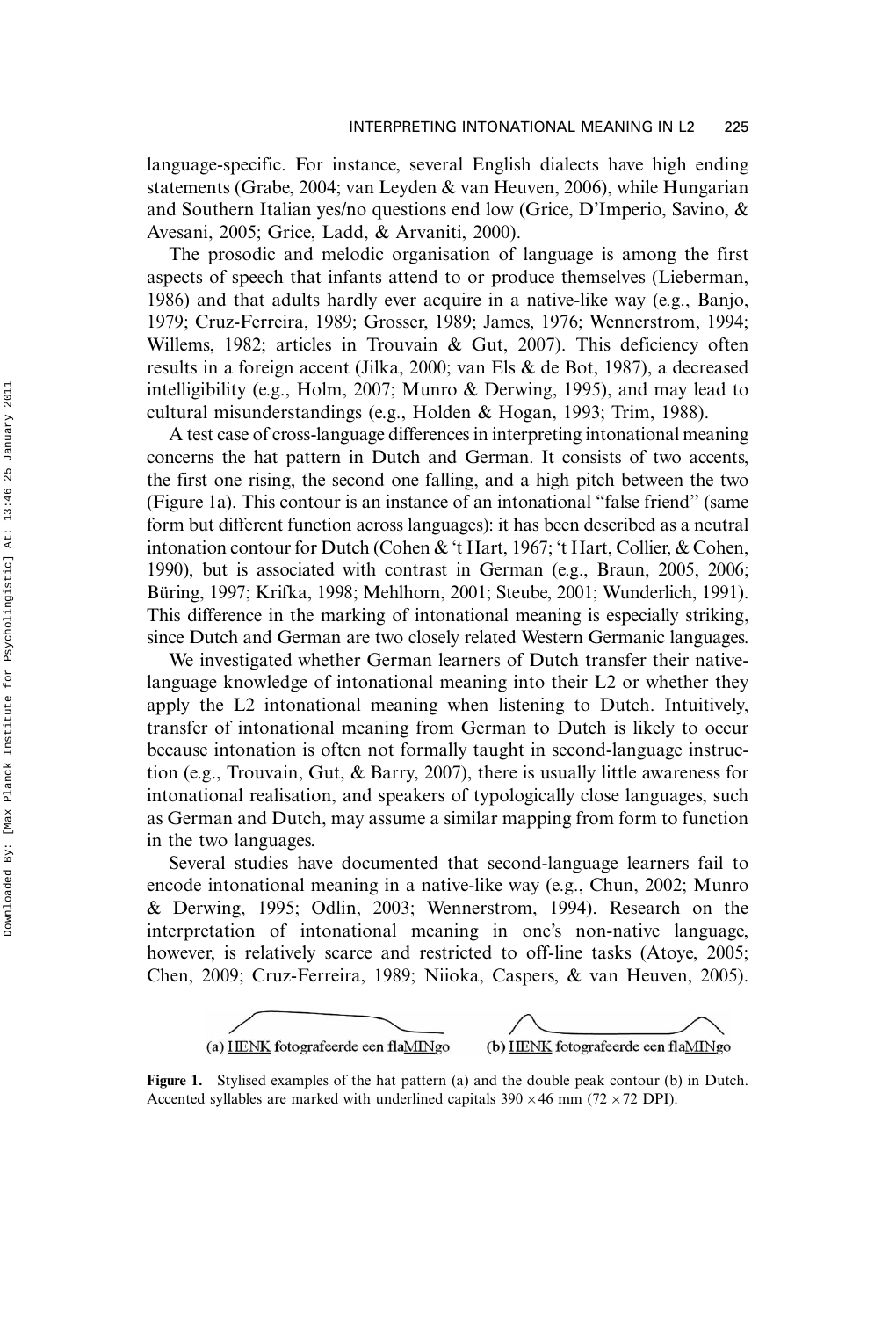Cruz-Ferreira (1989), for instance, asked Portuguese learners of English and English learners of Portuguese to indicate meaning differences in intonational minimal pairs (e.g., She gave her dog biscuits—in which either the dog or the person gets biscuits) and reported three strategies: transfer of L1, usage of universal codes (e.g., high pitch for nonfinality, see also Chen, Gussenhoven, & Rietveld, 2004), and choice of the more neutral meaning. Niioka et al. (2005) tested the perception of interrogativity in Dutch by native Dutch speakers and intermediate Japanese learners of Dutch. Their results showed that Japanese speakers attached more weight to rising intonation than native speakers, especially in the condition in which order indicated interrogativity. In this study, we test the immediate integration of intonational meaning during L2 speech comprehension.

Psycholinguistic experiments in L1 indicate that listeners interpret intonational information as soon as it becomes available. For instance, accented referents are immediately understood as new with respect to the preceding context even before segmental information uniquely identifies them (Dahan, Tanenhaus, & Chambers, 2002; Ito & Speer, 2008; Weber, Braun, & Crocker, 2006). Recently, Braun and Tagliapietra (2009) reported evidence that Dutch listeners ascribe contrastive interpretation to double peak contours (Figure 1b), but interpret sentences with a hat pattern neutrally. They conducted two cross-modal priming experiments containing sentence final, accented primes. Experiment 1a tested for the recognition of visual targets that were contrastively related to the spoken prime (same semantic and syntactic category, such as PELIKAAN, ''pelican''; prime flamingo<sup>1</sup>), Experiment 1b for noncontrastively related targets (ROZE ''pink''). While noncontrastive associates (e.g., PINK) were facilitated regardless of intonation contour, contrastively related targets showed faster recognition only after sentences with a double peak intonation contour. This pattern of results indicates that only sentences with a double peak contour are interpreted as contrastive by Dutch listeners.

In this study, we used the same procedure and materials as in Experiment 1a of Braun and Tagliapietra (2009) (i.e., contrastive visual targets) to test whether German listeners automatically assign the interpretation of their native language to Dutch sentences or correctly acquired the non-native mapping. If L2 learners automatically transfer their L1 interpretation to L2 sentences, the recognition of contrastively related targets (PELIKAAN upon hearing *flamingo*) should be facilitated independent of intonation contour, as both the double peak contour and the hat pattern are described as contrastive. If they correctly apply the intonational meaning of Dutch, Braun and Tagliapietra's (2009) findings should be replicated.

<sup>&</sup>lt;sup>1</sup> Visual targets appear in capitals and auditory primes in italics.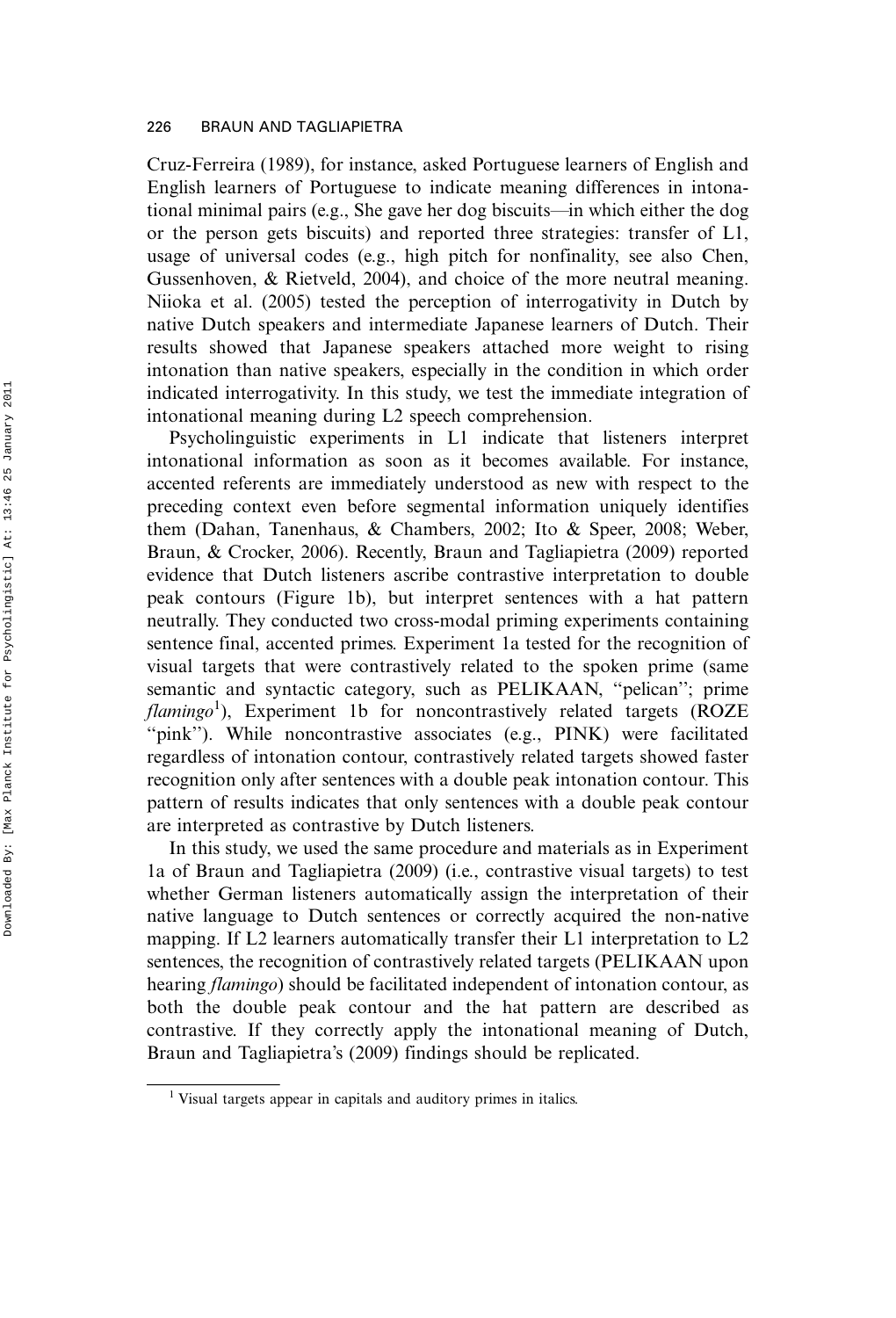## METHODS

# **Participants**

Forty native speakers of Standard German<sup>2</sup> who used Dutch on a daily basis but had not been raised in a bilingual environment volunteered for the study. They were unaware of the experimental purposes and received a small fee. Almost all had received at least one term of formal instruction in classrooms, had contact with Dutch for over 4 years on average, and had been living in the Netherlands for over 3 years on average. German was still their dominant language. They had good or corrected vision and no self-reported history of hearing problems or speech disorders.

## Materials

Materials were identical to Experiment 1a in Braun and Tagliapietra (2009). Thirty-six triplets of Dutch words were selected as experimental items. They consisted of a related prime (e.g., flamingo, ''flamingo''), a visual target contrastively related to the prime (e.g., PELIKAAN ''pelican''), and an unrelated prime (e.g., beroemdheid ''celebrity''). Related and unrelated primes were trisyllabic words stressed on the second syllable. Mean frequency of related and unrelated primes did not differ. The mean frequency of the related primes was 8.6 occurrences per million  $(SD = 11.3)$  in the CELEX database (Baayen, Piepenbrock, & Gulikers, 1995); unrelated primes had a mean frequency of 10.5,  $SD = 23.4$ ,  $t(35) = 1.5$ ,  $p > .05$ . Contrastive visual targets were 7.8 letters long on average and had a mean frequency of  $19.0 (SD = 54.2)$ . Most of the words were German cognates: 77.8% of the visual targets, 44.4% of the related primes, and 80.6% of the unrelated primes  $(SD = 42.2\%, 50.4\%, \text{and}$  $40.1\%$ , respectively).<sup>3</sup> Primes and targets are listed in Appendix 1.

A Dutch native speaker constructed 36 syntactically and semantically neutral sentences that ended in both a related or unrelated prime. Most of them were subject-verb-object sentences (e.g., "Our neighbours assembled an antenna''), three had a preverbal preposition phrase (e.g., ''On Saturday I went to the theatre''), two had an expletive (i.e., ''There was air-conditioning in the cabin''), and two were passive constructions (e.g., ''The inflammation was caused by a bacteria''); see Braun and Tagliapietra (2009) or [http://ling.uni](http://ling.uni-konstanz.de/pages/home/braun/forschung.html)[konstanz.de/pages/home/braun/forschung.html](http://ling.uni-konstanz.de/pages/home/braun/forschung.html) for the full set of sentences.

<sup>&</sup>lt;sup>2</sup> Participants were almost exclusively from Northern German states (Northrine-Westphalia, Schleswig-Holstein, Lower Saxony, Hesse, and Berlin).<br><sup>3</sup> Note that these lexical frequencies might not be appropriate for non-native speakers of

Dutch as they were estimated from the Dutch word form dictionary (CELEX). Moreover, cognates might be more frequent in learners than non-cognates, especially for less proficient learners.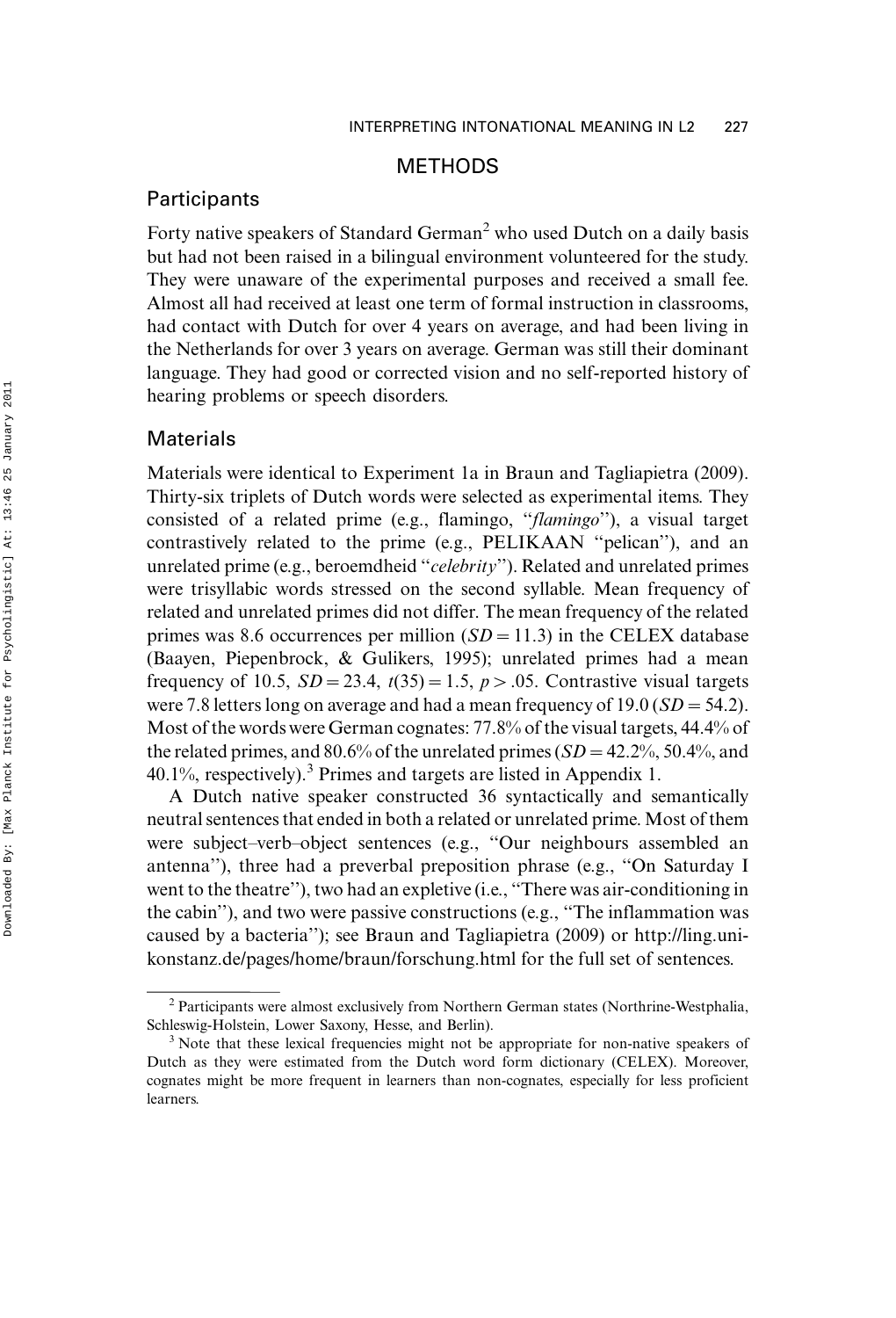The 164 filler sentences and six practice sentences were similar to the experimental ones. Fifty-four of the filler items were paired with an existing unrelated word, 92 with an unrelated nonword, and 18 with a phonologically related nonword. The six practice sentences were paired with 3 words and 3 nonwords visual targets. Filler and practice targets were matched to the experimental targets for number of characters.

We used the same recordings as in Braun and Tagliapietra (2009). Durations of the primes (divided by the respective utterance durations to account for speech rate) did not differ in the double peak and the hat pattern realisations:  $t(35)=1.66$ ,  $p>1$  for related primes;  $t(35)=0.21$ ,  $p>8$  for unrelated ones. Related primes lasted on average 37.8% of the overall utterance duration, unrelated primes 38.5%.<sup>4</sup>

#### Procedure

The procedure was identical to Braun and Tagliapietra (2009). Four experimental lists were constructed by rotating through the four conditions, crossing Intonation (hat pattern vs. double peak) and Prime Type (related vs. unrelated). Each list also contained all practice and filler items, totalling in 206 trials. Two randomised orders were made for each list, avoiding that two or three subsequent sentences could be interpreted as part of a coherent discourse. Participants were randomly assigned to one of these lists and tested individually in a soundproof booth. They were asked to listen to the sentences and perform a lexical decision task on visual targets presented at the offset of the sentence-final primes. All responses within 2 seconds after the appearance of the target were recorded. After the experiment, participants were asked to provide the German translation of all targets and primes without consulting a dictionary. Participants translated the words correctly in 86.5% of the cases on average ( $SD = 5.9$ %, ranging from 72.2 to 98.1%). Furthermore, they provided self-ratings on the frequency with which they read and speak Dutch and about their Dutch reading and speaking skills. The outcome of these ratings is summarised in Appendix 2.

## RESULTS

From the original 1440 experimental trials, 256 trials for which participants did not know the correct translation of the prime or the target were discarded.5 Further 92 trials with incorrect responses were excluded from

<sup>&</sup>lt;sup>4</sup> In Braun and Tagliapietra (2009), two pairs contained the same word (as a related and an unrelated prime) and were removed from the analyses. Here, experimental lists were adapted so that participants never heard the same prime twice and all items could be analysed. <sup>5</sup> This was done to ensure that participants knew the semantic relation between prime and

target.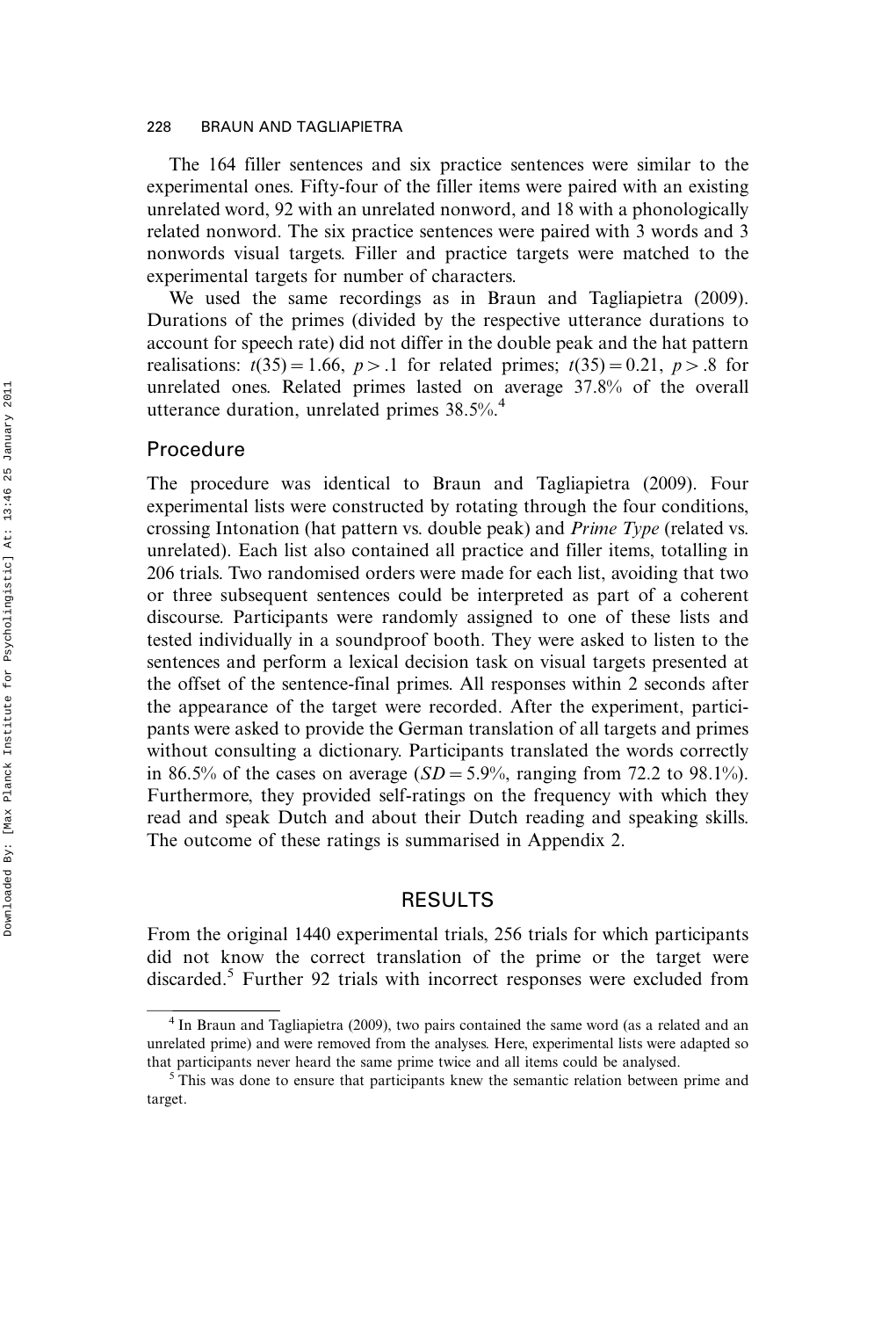reaction times (henceforth RT) analyses. Errors were analysed using binary logistic regression models with participants and items as crossed random factors and Intonation (hat pattern or double peak) and Prime Type (related or unrelated) as fixed factors. Lexical frequency and number of character of the target were included as they might affect accuracy. Errors were more frequent for low-frequency targets ( $\beta = .64$ ,  $p < .05$ ) and for targets preceded by unrelated primes ( $\beta$  = .48, p < .05).

RTs longer than 1800 ms were considered outliers and removed (6 trials). The remaining RTs were log-transformed and analysed using mixed-effect models with participants and items as crossed random factors (Baayen, 2008; Barr, 2008), and contrast coding for factors  $(N=1088)$ . The crucial predictors were Intonation (hat pattern or double peak) and Prime Type (related or unrelated). Furthermore, we included predictors that affect RTs in lexical decision experiments (i.e., log-lexical frequency, number of characters, reaction time to the preceding trial, position of the trial in the experiment, whether the visual target was a cognate or not and participants' proficiency). Proficiency was entered (a) as individual self-ratings or (b) as an online, taskdependent measure (averaged number of correct responses for each subject to all 164 filler trials, which covers the correct recognition of existing words and the correct rejection of nonwords; this measure ranged from 53.4 to 98.2% (mean 83.8%, SD 10%) and was not correlated with any of the four selfratings).<sup>6</sup>

To compare whether German learners of Dutch resembled native Dutch participants, we specifically tested the interaction between Intonation and Prime Type. The initial model included all predictors and three-way interactions between *Intonation*, *Prime Type*, and the other predictors. Nonsignificant interactions and predictors were removed if this did not deteriorate the fit of the model as estimated by a likelihood-ratio test; the log-likelihood of the full model was 62.6, that of the final model was 54.7  $(\chi^2 = 15.8, df = 16, p > .45)$ . The most parsimonious model was refitted removing data points with residuals larger than 2.5 standard deviations; p values were estimated as the posterior probability of a Markov Chain Monte Carlo simulation with 10,000 runs. Reaction times were faster for targets with a higher lexical frequency ( $\beta = -.03, p < .05$ ), fewer characters ( $\beta = -.03$ ,  $p < .01$ ), when the RT to the preceding trial was shorter ( $\beta = -.12$ ,  $p < .00001$ ), and for trials towards the end of the experiment ( $\beta = -.0004$ ,  $p < .001$ ). Crucially, there was an interaction between *Prime Type* and *Proficiency* ( $\beta = -.37$ ,  $p < .005$ ; see Figure 2), but no interaction between Prime Type and Intonation.

<sup>&</sup>lt;sup>6</sup> Only one proficiency measure was entered at a time and the fit of the models was compared. The statistical outcomes of these models were comparable. As the on-line proficiency measure resulted in a better fitting model, this will be reported in this paper.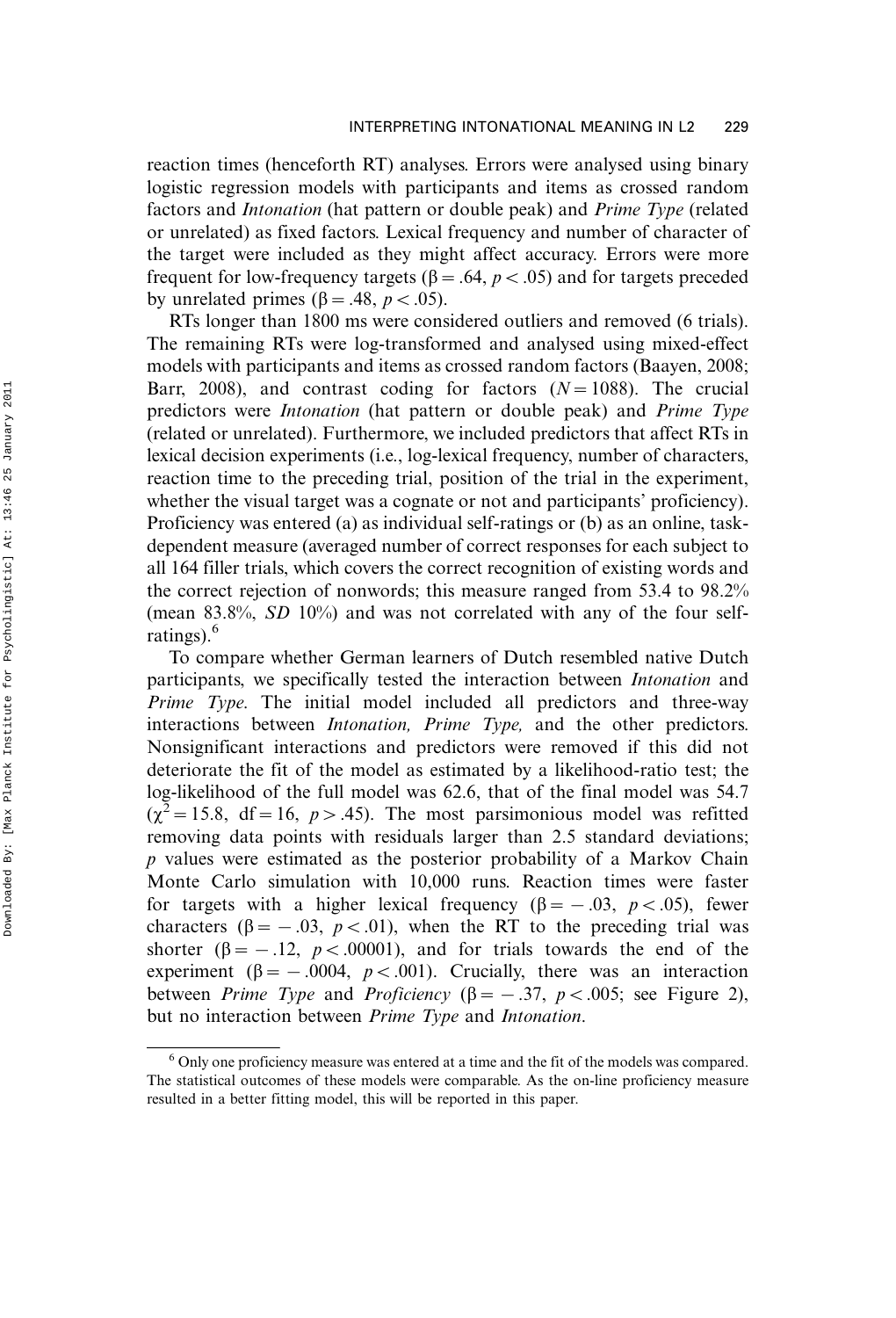

Figure 2. Interaction between *Prime Type* and *Proficiency*. Log reaction times are plotted against proficiency scores for responses after control (solid line) and related primes (dotted line); the cutoff line divides participants with low and high proficiency scores;  $205 \times 204$  mm (72  $\times$  72 DPI).

For further analyses, the data-set was divided into two halves at the median value for proficiency (85%). These data-sets were analysed with the same model, as before excluding the factor *Proficiency*. The high proficiency group showed a reliable priming effect ( $\beta = -.03$ ,  $p < .05$ ); RTs were 30.9 ms faster after related than after unrelated primes (763.5 ms vs. 794.4 ms). For the low proficiency group, there was no priming effect  $(p > .25)$ .<sup>7</sup>

# GENERAL DISCUSSION

We tested whether L2 listeners automatically transfer their L1 interpretation of intonational meaning when listening to L2 sentences. German learners of

<sup>&</sup>lt;sup>7</sup> Further factors influencing RTs in the high proficiency group were lexical frequency  $(\beta=-0.03, p<.05)$ , number of characters  $(\beta=-0.05, p<.005)$ , reaction time to the preceding trial  $(\beta = -.12, p < .0005)$ , and position of the trial in the experiment  $(\beta = .0008, p < .001)$ . Response times for the low proficiency group were only affected by reaction times to the preceding trial  $(\beta = .13, p = .0001)$ , and by the number of character of targets ( $\beta = .03, p < .01$ ).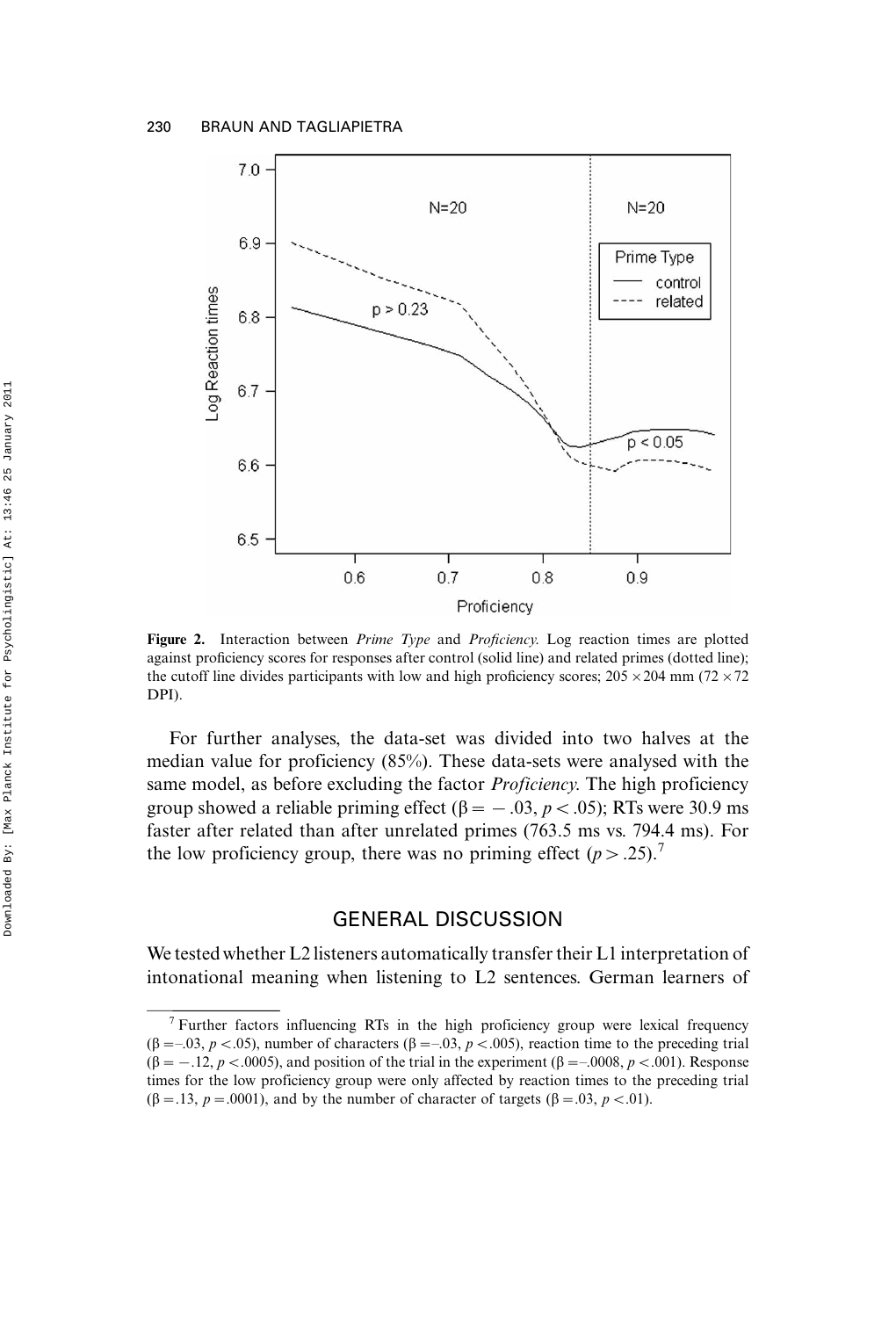Dutch listened to Dutch sentences with double peak and hat pattern contours. While only the former are contrastive in Dutch, both signal contrast in German. Results were affected by learners' proficiency. Less proficient learners did not show a priming effect, whereas priming effects for highly proficient German learners of Dutch were reliable for both intonation contours.

The lack of a priming effect for less proficient learners is not surprising. Although trials with unknown primes or targets (as evidenced by the translation task) were removed, these participants might not have necessarily known all the words in the experimental sentences. Admittedly, even when knowing the meaning of the prime and the visual target, less proficient learners might have had difficulties with the interpretation of the L2 sentences preventing the observation of reliable associative priming effects. In fact, associative priming effects depend on the comprehension and interpretation of the experimental sentence (Blutner & Sommer, 1988; Braun & Tagliapietra, 2009; Norris, Cutler, McQueen, & Butterfield, 2006; Tabossi, 1988; Williams, 1988). Assessing proficiency on the basis of the recognition of the filler trials tests the recognition of a large number of words and nonwords and provides an independent estimate of the non-native lexicon and  $L2$  understanding. As shown in Figure 2, as proficiency—and the comprehension of the sentence—increases priming effects start to emerge.

Highly proficient German learners of Dutch, indeed, showed reliable priming effects. Contrastively related targets were recognised faster than unrelated primes after sentences with a hat pattern and a double peak contour. The present data confirm and extend the results reported by Braun and Tagliapietra (2009) for native Dutch listeners. In that study, priming effects for contrastively related targets were only observed after sentences with a contrastive meaning, i.e., after sentences with a double peak contour but not after sentences with a noncontrastive hat pattern. Hence, German listeners interpret sentences with a double peak contour and a hat pattern contrastively, whereas Dutch listeners only assign a contrastive interpretation to double peak sentences.

The differential results support Braun and Tagliapietra's (2009) conclusion upon which the facilitation of contrastively related targets is triggered by the contrastive interpretation of the sentences with a double peak contour, rather than the phonetic saliency of this contour compared to the hat pattern. If the saliency of the double peak contour had driven the effect, we would have observed the same or a comparable interaction between Intonation and Prime Type with German listeners. Therefore, the present results bring further evidence to the hypothesis that intonation contours automatically trigger and drive semantic interpretation during sentence comprehension. More specifically, results indicate a strong role for nativelanguage intonational meaning: even proficient learners of Dutch do not adopt the Dutch mapping from intonational form to function but rather transfer their native-language interpretation to L2 sentences.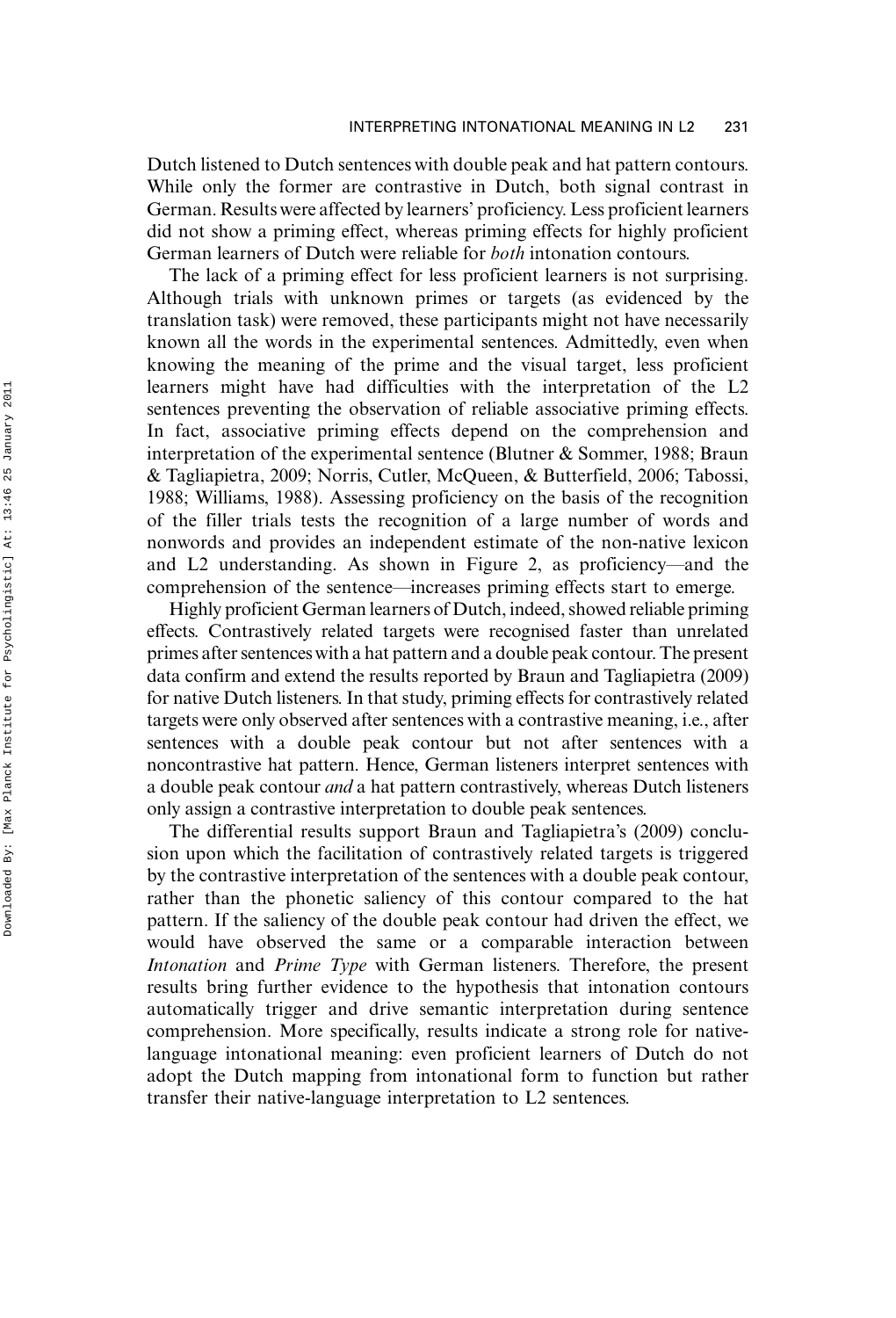The native-language interpretation of intonational meaning in this experiment may have been boosted by the large number of cognates, which have been shown to be especially sensitive to cross-language influences during bilingual word recognition (e.g., Lemhöfer & Dijkstra, 2004) and are supposed to be represented differently in the bilingual lexicon (e.g., de Groot & Nas, 1991; Gollan, Forster, & Frost, 1997). The role of cognates, however, could not be tested in the present study. Also, as German and Dutch are two very closely related languages, many aspects (lexicon, morphology, and syntax) need not be explicitly learned but can be transferred from the native to the foreign language. One drawback of this strategy are so-called ''false friends'', i.e., words or constructions with the same form but different meanings across languages (e.g., bellen means ''to bark'' in German but ''to phone'' in Dutch). These need to be pointed out and memorised. As already mentioned, secondlanguage instruction does not focus strongly on prosody and intonation (Trouvain et al., 2007) and although non-native prosody results in a foreign accent, the inappropriate prosody is rarely corrected. This might explain why many non-native speakers are not always aware of ''intonational false friends'', such as the interpretation of the hat pattern in German and Dutch.

To conclude, previous linguistic and psycholinguistic research suggests that speakers tend to transfer their prosodic knowledge from L1 to L2. The present data furthermore indicate that the processing of intonational meaning occurs automatically and depends on the prosodic system of the native language.

> Manuscript received 13 May 2009 Revised manuscript received 1 April 2010 First published online 25 June 2010

# **REFERENCES**

- Atoye, R. O. (2005). Non-native perception and interpretation of English intonation. Nordic Journal of African Studies,  $14(1)$ ,  $26-42$ .
- Baayen, R. H. (2008). Analyzing linguistic data: A practical introduction to statistics using R. Cambridge, UK: Cambridge University Press.
- Baayen, R. H., Piepenbrock, R., & Gulikers, L. (1995). The CELEX lexical database [CD-ROM]. Philadelphia, PA: Linguistic Data Consortium, University of Pennsylvania.
- Banjo, A. (1979). Beyond intelligibility in Nigerian English. In E. Ubahakwe (Ed.), Varieties and functions of English in Nigeria (pp. 7-13). Ibadan, Nigeria: African University Press.
- Barr, D. J. (2008). Analyzing 'visual world' eyetracking data using multilevel logistic regression. Journal of Memory and Language, 59, 457-474.
- Blutner, R., & Sommer, R. (1988). Sentence processing and lexical access: The influence of the focus-identifying task. Journal of Memory and Language, 27, 359-367.
- Bolinger, D. (1978). Intonation across languages. In J. Greenberg (Ed.), Universals of human language, Vol. II: Phonology (pp. 471–524). Palo Alto, CA: Stanford University Press.
- Braun, B. (2005). Production and perception of thematic contrast in German. Oxford, UK: Peter Lang.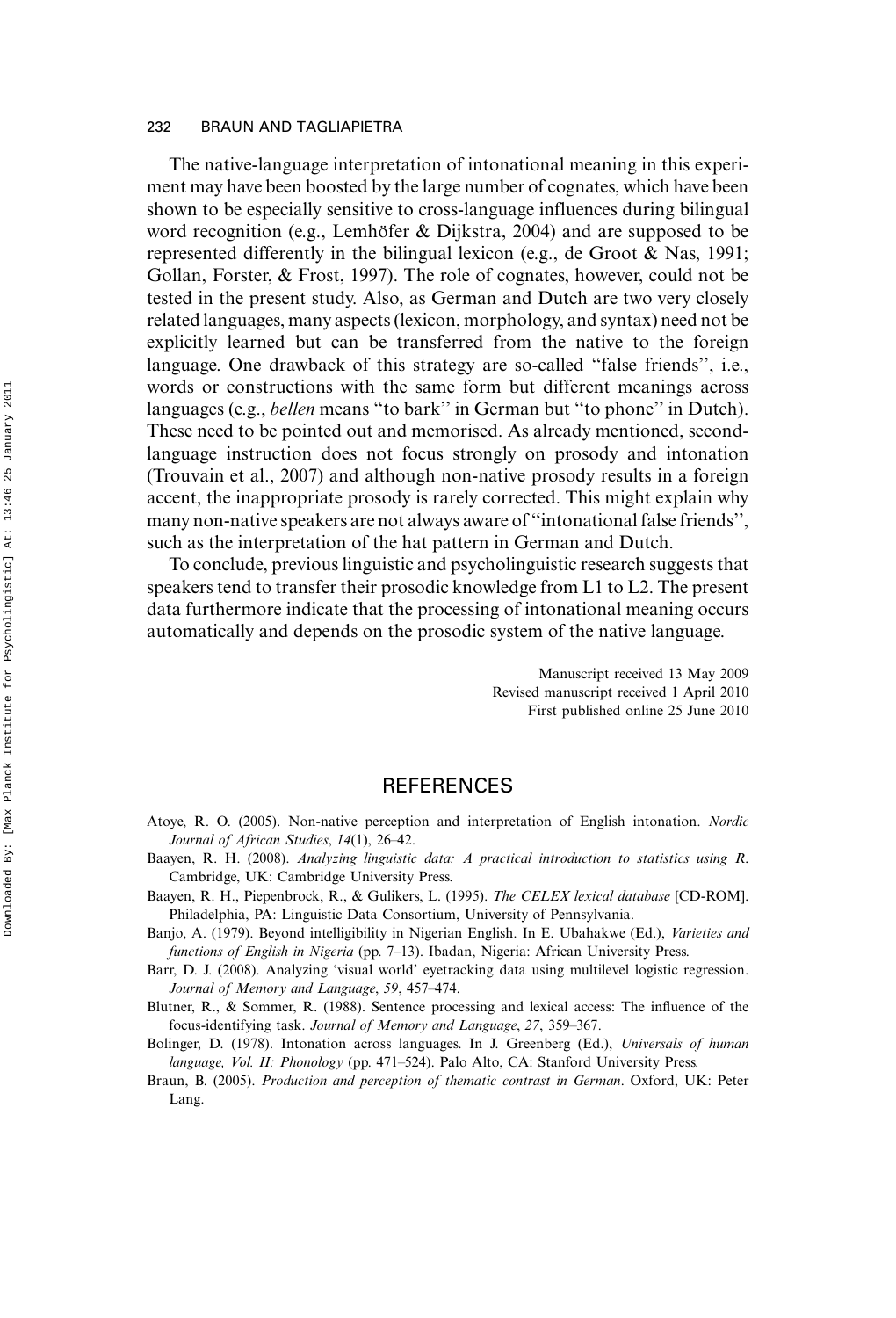- Braun, B. (2006). Phonetics and phonology of thematic contrast in German. Language and Speech, 49, 451-493.
- Braun, B., & Tagliapietra, L. (2009). The role of contrastive intonation contours in the retrieval of contextual alternatives. Language and Cognitive Processes. Advance online publication. doi:10.1080/01690960903036836
- Büring, D. (1997). The meaning of topic and focus—the 59th street bridge accent. London: Routledge.
- Chen, A. (2009). Perception of paralinguistic intonational meaning in a second language. Language Learning, 59(2), 367-409.
- Chen, A., Gussenhoven, C., & Rietveld, A. (2004). Language-specificity in perception of paralinguistic intonational meaning. Language and Speech, 47(4), 311-350.
- Chun, D. M. (2002). Discourse intonation in L2, from theory and research to practice. Amsterdam: John Benjamins.
- Cohen, A., & 't Hart, J. (1967). On the anatomy of intonation. *Lingua*,  $19$ , 177–192.
- Cruz-Ferreira, M. (1989). Non-native interpretive strategies for intonational meaning: An experimental study. In A. James & J. Leather (Eds.), Sound patterns in second language acquisition (pp. 103–120). Dordrecht, The Netherlands: Foris.
- Dahan, D., Tanenhaus, M. K., & Chambers, C. G. (2002). Accent and reference resolution in spoken-language comprehension. Journal of Memory and Language, 47, 292-314.
- De Groot, A. M. B., & Nas, G. L. (1991). Lexical representation of cognates and noncognates in compound bilinguals. Journal of Memory & Language, 30, 90-123.
- Gollan, T. H., Forster, K. I., & Frost, R. (1997). Translation priming with different scripts: Masked priming with cognates and noncognates in Hebrew-English bilinguals. Journal of Experimental Psychology: Learning, Memory, Cognition, 23, 1122-1139.
- Grabe, E. (2004). Intonational variation in urban dialects of English spoken in the British Isles. In P. Gilles & J. Peters (Eds.), Regional variation in intonation (pp. 9-31). Tübingen, Germany: Linguistische Arbeiten.
- Grice, M., D'Imperio, M., Savino, M., & Avesani, C. (2005). Strategies for intonation labelling across varieties of Italian. In S-A. Jun (Ed.), Prosodic typology: The phonology of intontaion and phrasing (pp. 362-389). Oxford: Oxford University Press.
- Grice, M., Ladd, D. R., & Arvaniti, A. (2000). On the place of phrase accents in intonational phonology. Phonology,  $17(2)$ ,  $143-185$ .
- Grosser, W. (1989). Akzentuierung und intonation im Englischen L2-Erwerb österreichischer lerner [Accentuation and intonation in English L2 acquisition by Austrian learners]. Austria: Habilitationsschrift University of Salzburg.
- Gussenhoven, C. (2004). Tone and intonation. Cambridge: Cambridge University Press.
- Holden, K., & Hogan, J. (1993). The emotive impact of foreign intonation: An experiment in switching English and Russian intonation. *Language and Speech*, 36, 167–188.
- Holm, S. (2007). The relative contributions of intonation and duration to intelligibility in Norwegian as a second language. In J. Trouvain & W. J. Barry (Eds.), *Proceedings of the XVIth*  $intermational$  congress of the phonetic sciences, Saarbrücken, Germany (pp. 1653–1656). Dudweiler, Germany: Pierrot.
- Ito, K., & Speer, K. S. (2008). Anticipatory effects of intonation: Eye movements during instructed visual search. Journal of Memory and Language, 58, 541-573.
- James, A. R. (1976). Dialektaler transfer in der prosodie. Auswirkungen des Schwäbischen in der Englischen intonation [Dialectal transfer in the domain of prosody. Effects of Swabian on English intonation]. Linguistik und Didaktik, 28, 261-272.
- Jilka, M. (2000). The contribution of intonation to the perception of foreign accent (Unpublished doctoral dissertation). Institut für Maschinelle Sprachverarbeitung, Stuttgart, Germany.
- Krifka, M. (1998). Scope inversion under the rise-fall contour in German. Linguistic Inquiry, 29(1),  $75 - 112$ .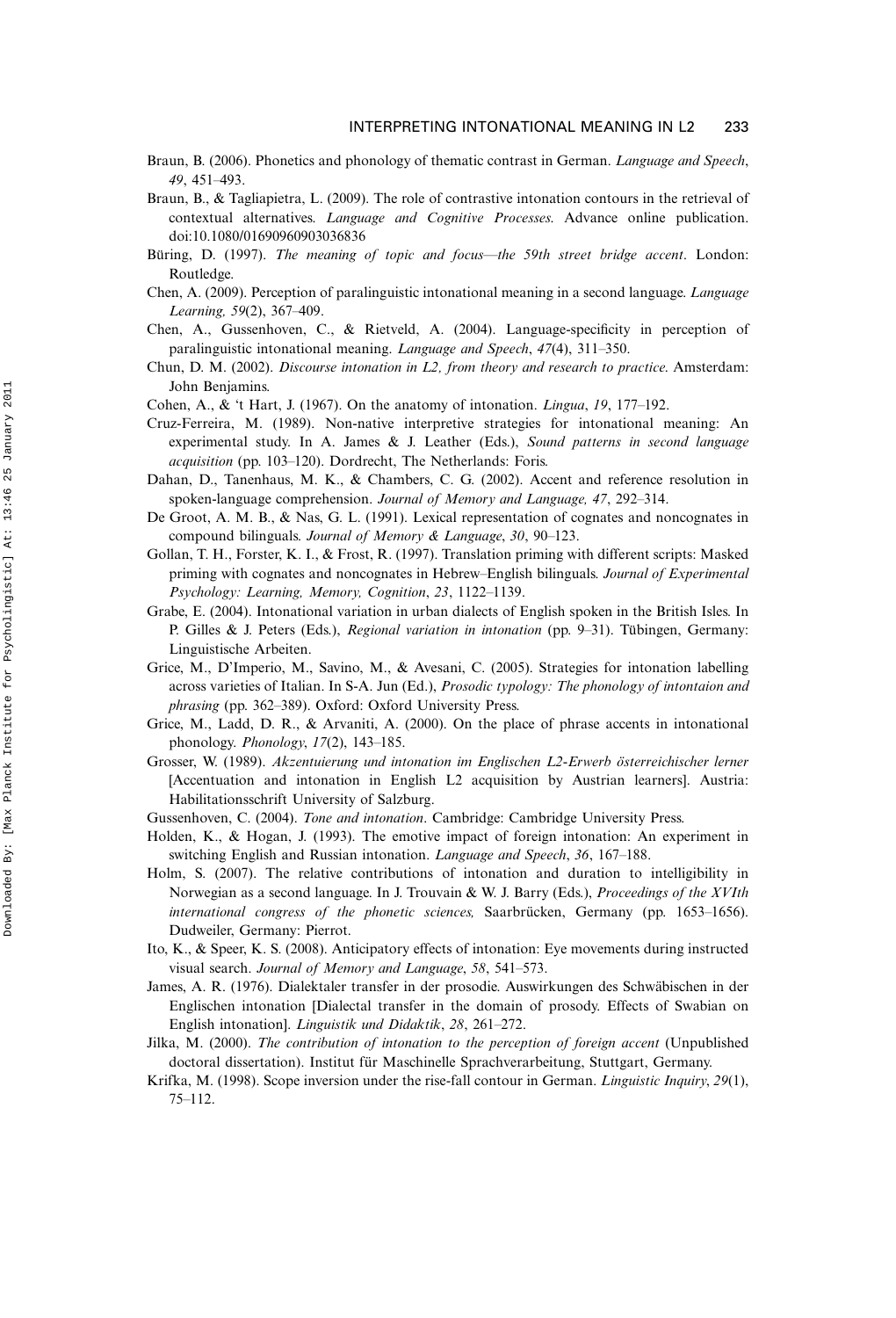- Lemhöfer, K. M. L., & Dijkstra, A. F. J. (2004). Recognizing cognates and interlingual homographs: Effects of code similarity in language specific and generalized lexical decision. Memory and Cognition, 32(4), 533-550.
- Lieberman, P. (1986). The acquisition of intonation by infants: Physiology and neural control. In C. John-Lewis (Ed.), *Intonation in discourse* (pp. 239-257). London: Croom-Helm.
- Mehlhorn, G. (2001). Produktion und perzeption von hutkonturen im Deutschen [Production and perception of hat patterns in German]. Linguistische Arbeitsberichte, 77, 31–57.
- Munro, M. J., & Derwing, T. M. (1995). Foreign accent, comprehensibility, and intelligibility in the speech of second language learners. Language Learning, 45, 73-97.
- Niioka, Y., Caspers, J., & van Heuven, V. J. (2005). The perception of interrogativity by Japanese speakers of Dutch as a second language. In J. S. Doetjes  $\&$  J. M. van de Weijer (Eds.), Linguistics in the Netherlands 2005 (pp. 139-150). Amsterdam: John Benjamins.
- Norris, D., Cutler, A., McQueen, J., & Butterfield, S. (2006). Phonological and conceptual activation in speech comprehension. Cognitive Psychology, 53, 146-193.
- Odlin, T. (2003). Cross-linguistic influence. In C. Doughty & M. Long (Eds.), Handbook on second language acquisition (pp. 436-486). Oxford, UK: Blackwell.
- Pierrehumbert, J., & Hirschberg, J. (1990). The meaning of intonational contours in the interpretation of discourse. In P. Cohen, J. Morgan, & M. Pollack (Eds.), Intentions in communication (pp. 271-311). Cambridge, MA: MIT Press.
- Steube, A. (2001). Grammatik und pragmatik von hutkonturen [Grammar and pragmatics of hat patterns]. Linguistische Arbeitsberichte, 77, 7-29.
- 't Hart, J., Collier, R., & Cohen, A. (1990). A perceptual study of intonation: An experimentalphonetic approach to speech melody. Cambridge Studies in Speech Science and Communication. Cambridge, UK: Cambridge University Press.
- Tabossi, P. (1988). Accessing lexical ambiguity in different types of sentential contexts. Journal of Memory and Language, 27, 324-340.
- Trim, J. (1988). Some contrastive intonated features of British English and German. In J. Klegraf & D. Nehls (Eds.), Essays on the English language and applied linguistics on the occasion of Gerhard Nickel's 60th birthday (pp. 235249). Heidelberg, Germany: Julius Groos.
- Trouvain, J., & Gut, U. (Eds.). (2007). Non-native prosody: Phonetic description and teaching experience. Berlin, Germany: Mouton de Gruyter.
- Trouvain, J., Gut, U., & Barry, W. J. (2007). Bridging research on phonetic descriptions with knowledge from teaching practice: The case of prosody in non-native speech. In J. Trouvain & U. Gut (Eds.), Non-native prosody: Phonetic description and teaching experience (pp. 3–21). Berlin, Germany: Mouton de Gruyter.
- van Els, T. V., & de Bot, K. D. (1987). The role of intonation in foreign accent. Modern Language Journal,  $71(2)$ ,  $147-155$ .
- Van Leyden, K., & van Heuven, V. J. (2006). On the prosody of Orkney and Shetland dialects. Phonetica, 63, 149-174.
- Weber, A., Braun, B., & Crocker, M. C. (2006). Finding referents in time: Eye-tracking evidence for the role of contrastive accents. Language and Speech, 49, 367-392.
- Wennerstrom, A. (1994). Intonational meaning in English discourse: A study of non-native speakers. Applied Linguistics, 15(4), 399-420.
- Willems, N. J. (1982). *English intonation from a Dutch point of view*. Dordrecht, The Netherlands: Foris.
- Williams, J. N. (1988). Constraints upon semantic activation during sentence comprehension. Language and Cognitive Processes, 3, 165-206.

Wunderlich, D. (1991). Intonation and contrast. Journal of Semantics, 8, 239–251.